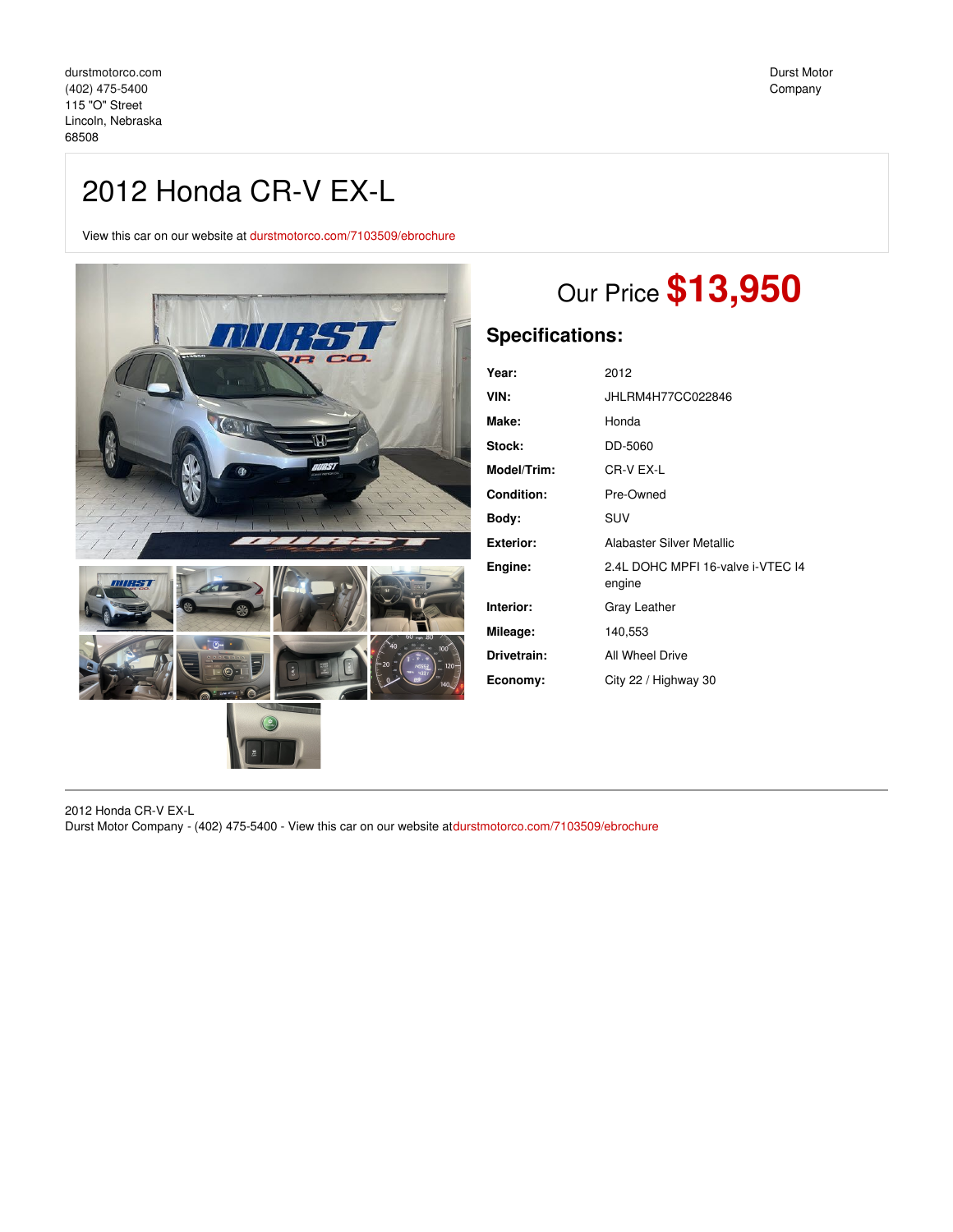

2012 Honda CR-V EX-L Durst Motor Company - (402) 475-5400 - View this car on our website at[durstmotorco.com/7103509/ebrochure](https://durstmotorco.com/vehicle/7103509/2012-honda-cr-v-ex-l-lincoln-nebraska-68508/7103509/ebrochure)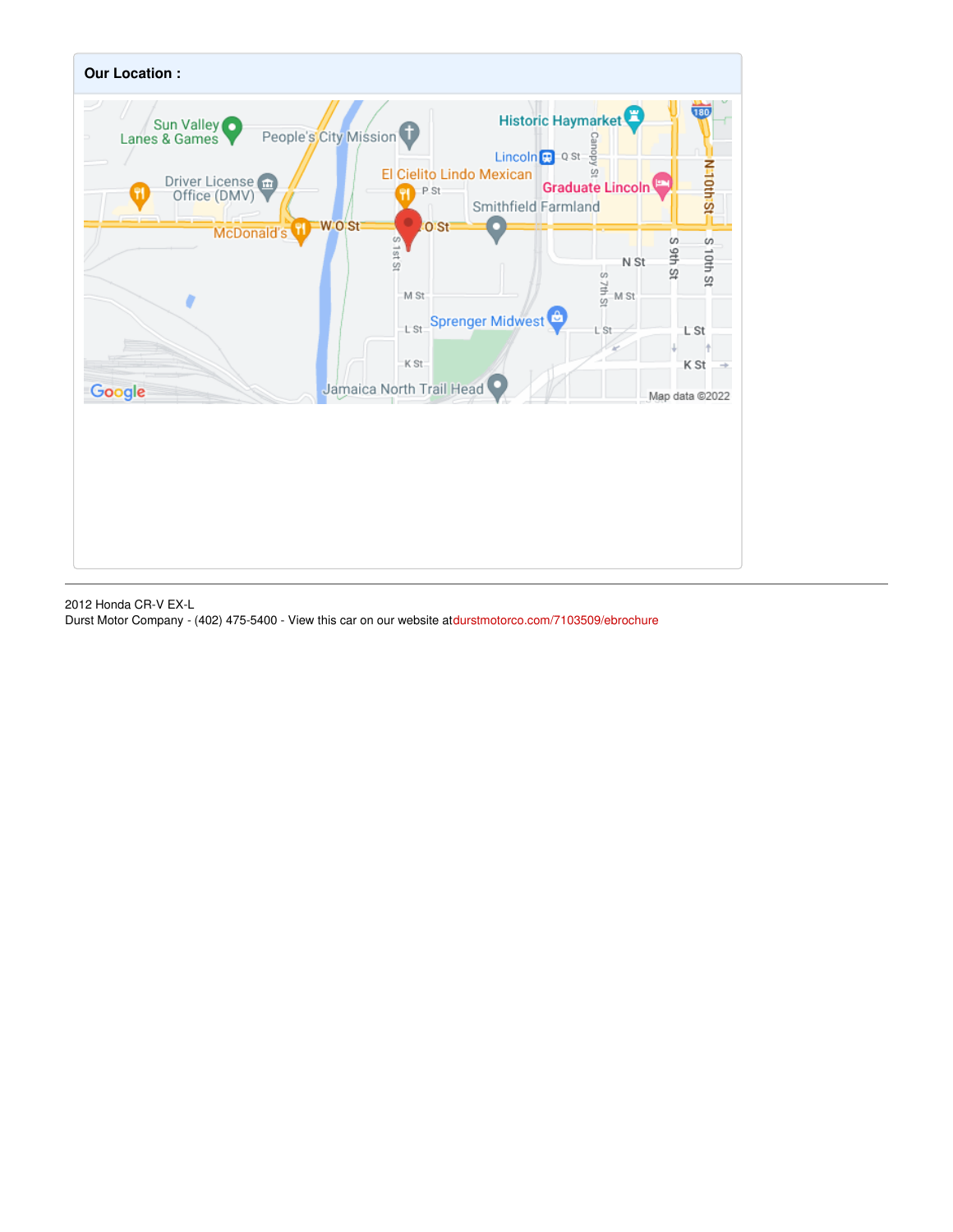### **Installed Options**

#### **Interior**

- Reclining leather heated front bucket seats -inc: 10-way pwr driver seat, driver pwr lumbar, adjustable active head restraints
- Front seatback pockets
- 60/40 split sliding fold & tumble forward rear seats w/rear center armrest Floor mats
- Tilt & telescopic steering column- Leather-wrapped steering wheel
- Steering wheel-mounted audio, cruise & phone controls
- Instrument panel w/blue & white backlit gauges
- Multi-information display -inc: avg fuel economy, miles-to-empty, avg speed, Bluetooth, SMS text messaging, clock, compass, exterior temp, multi-angle rearview camera, Pandora internet radio, customizable door lock/interior light settings, oil-life indicator
- Maintenance Minder system- Instrument panel-mounted leather-wrapped shifter
- Pwr windows w/driver auto-up/down- Pwr door & tailgate locks- Remote entry system
- Cruise control- Remote fuel filler door release- Security system
- Immobilizer theft-deterrent system- Dual-zone auto climate control system
- Rear seat heater ducts- Rear window defroster- (8) cup holders
- 12V pwr outlets -inc: front, center console- Conversation mirror w/sunglasses holder
- Dual illuminated visor vanity mirrors- Driver-side garment hook- Map lights
- Cargo area light- Door pocket storage bins- (4) cargo area tie-down anchors
- Retractable cargo cover

#### **Exterior**

- 17" alloy wheels- P225/65TR17 all-season tires- Compact spare tire
- One-touch pwr moonroof w/tilt feature- Roof rails- Chrome grille
- Multi-reflector halogen headlamps w/auto-on/off- Fog lights- Full-length tail lights
- Body-colored folding heated pwr mirrors- Heat-rejecting green-tinted glass
- Rear privacy glass- Variable intermittent windshield wipers
- Rear intermittent wiper w/washer- Body-colored door handles

#### **Safety**

- Reclining leather heated front bucket seats -inc: 10-way pwr driver seat, driver pwr lumbar, adjustable active head restraints
- Front seatback pockets
- 60/40 split sliding fold & tumble forward rear seats w/rear center armrest Floor mats
- Tilt & telescopic steering column- Leather-wrapped steering wheel
- Steering wheel-mounted audio, cruise & phone controls
- Instrument panel w/blue & white backlit gauges
- Multi-information display -inc: avg fuel economy, miles-to-empty, avg speed, Bluetooth, SMS text messaging, clock, compass, exterior temp, multi-angle rearview camera, Pandora internet radio, customizable door lock/interior light settings, oil-life indicator
- Maintenance Minder system- Instrument panel-mounted leather-wrapped shifter
- Pwr windows w/driver auto-up/down- Pwr door & tailgate locks- Remote entry system
- Cruise control- Remote fuel filler door release- Security system
- Immobilizer theft-deterrent system- Dual-zone auto climate control system
- Rear seat heater ducts- Rear window defroster- (8) cup holders
- 12V pwr outlets -inc: front, center console- Conversation mirror w/sunglasses holder
- Dual illuminated visor vanity mirrors- Driver-side garment hook- Map lights
- Cargo area light- Door pocket storage bins- (4) cargo area tie-down anchors
- Retractable cargo cover

#### **Mechanical**

- 2.4L DOHC MPFI 16-valve i-VTEC I4 engine Drive-by-Wire throttle system
- 5-speed automatic transmission w/OD- Real-Time 4-wheel drive
- MacPherson strut front suspension- Multi-link rear suspension
- Front & rear stabilizer bars- Motion-adaptive electric pwr rack-and-pinion steering
- Pwr front ventilated/rear solid disc brakes

Durst Motor Company [durstmotorco.com](file:////tmp/durstmotorco.com) (402) [475-5400](tel:(402) 475-5400) 115 "O" Street